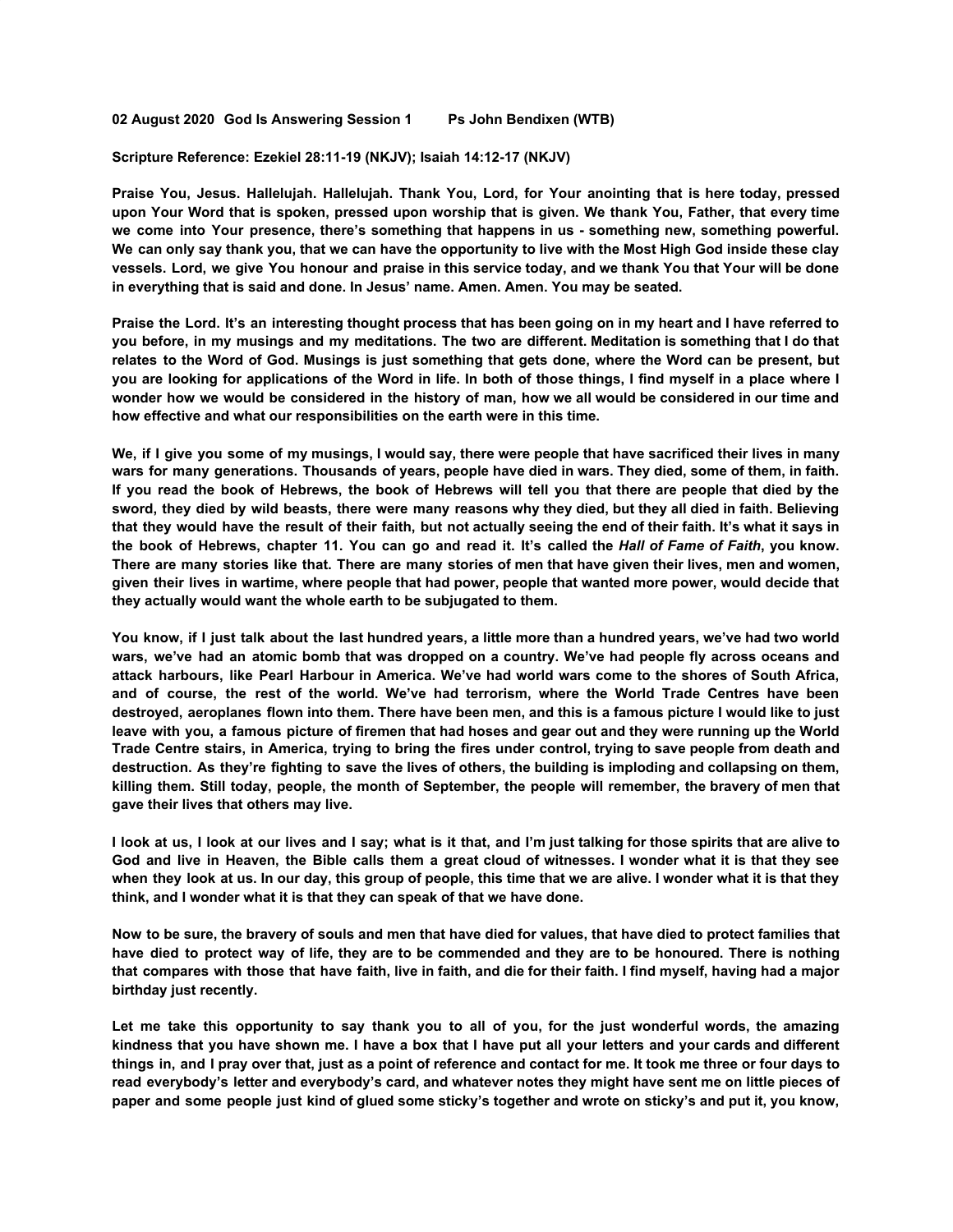what they had, they did for me. It wasn't so much how fancy the card was or how much, you know, whatever **it was, it was the words that were on there, that really were very special words for me.**

I have said this to Pastor Sharon; it is very seldom that a pastor gets to hear from everybody at the same time, how the Word of God has changed and impacted their lives. For me, it's almost a glimpse into what might happen to me one day when I get to Heaven, and I stand before Jesus and if He asked me, He says, "So, John, what is it that you think you did for Me?" Then I would hold your box of letters up and say, "Here it is, Lord." You know. There's more than that, but I want to say thank you for your kind words, and for loving **me and for receiving me in the spirit of the way that you do.**

But it does make one reflect on what's going on in your life, what's going on in your time and what's going on around you. It makes you, certainly as you get a bit older, you tend to think more about your mortality, you think about your assignment in life, you think a little bit more about what you have done in your life that **has eternal value. Because there's many people that have got amazing, amazing stories of value systems** and an inward ability and a strength to do things that people marvel at. Like running up a World Trade Centre **stairs with a hosepipe on your back, knowing that actually you're running into smoke, you're running into** dust, you can't just see what you're doing and you don't know whether you're going to die or not. You're literally running into the face of the most serious danger that there is and you're willingly doing that. And then, when the building implodes on you and your life is sacrificed, people may be tempted to say, "That's **got to be the highest level of commitment and sacrifice that there is on the earth."**

People might say, "Well, you know, for sure they fulfilled their assignment." Well, if they didn't live for Jesus, they didn't. They may have used their gift, they may have used the thing that God called them to do, but if it wasn't in the name of Jesus, then it was to serve humanity, for sure, to be honoured, for sure, but eternally has no purpose. You might turn around and say to me, "Pastor John, that's not a fair statement. That man or that woman gave up their life for humanity. How can you judge whether that is eternally something that stands or doesn't?" Well, the Bible is clear that Jesus is the Way, the Truth, and the Life. Jesus is the Way. Jesus is the Truth. Jesus is the Life. If you do everything that you do with Him, in Him, for Him, then you **become someone that does work for eternity.**

Take two firemen running up the stairs. The one has the sense of God's calling on his life, he has worship in his heart, and he trusts entirely on the Lord. Another fireman running up right next to him or right behind him on the same stairs, doesn't believe in Jesus, just believes that the higher purpose of his life on the earth is to serve humanity, and the walls come tumbling in. If he did not cry out to Jesus in his last breath to save him, then he will still have an eternity separated from Jesus, otherwise known as hell. Because life is not just about what you do with the gifts that you are given, it's about what you do in Jesus with the gifts that you're **given.**

Pastor Sharon has done an amazing job of ministering to you over a couple of weeks, and she's read some of the scriptures that I would want to read to you today, and the title of my message is God is Answering. God is answering, right now. So, you and I, whether you know it or not, whether you believe it or not, whether this is something that is part of your daily understanding or not, you and I were born into an ancient confrontation. The confrontation is a confrontation of will, and the will of the Father was to create an angel **that had beauty created in him. He had a will to create.**

Pastor Sharon read this to you from Ezekiel, and I'm going to just read it to you again; <sup>12</sup>... 'Thus says the Lord God: "You were the seal of perfection, Full of wisdom and perfect in beauty. <sup>13</sup>You were in Eden, the **garden of God; every precious stone was your covering: The sardius, topaz, and diamond, Beryl, onyx, and jasper, Sapphire, turquoise, and emerald with gold. The workmanship of your timbrels and pipes was** prepared for you on the day you were created. <sup>14t</sup> You were the anointed cherub who covers; I established you; You were on the holy mountain of God; You walked back and forth in the midst of fiery stones. <sup>15</sup>You were perfect in your ways from the day you were created, till iniquity was found in you. In other words, created in you. <sup>16</sup>"By the abundance of your trading You became filled with violence within, And you sinned; Therefore I cast you as a profane thing Out of the mountain of God; And I destroyed you, O covering cherub,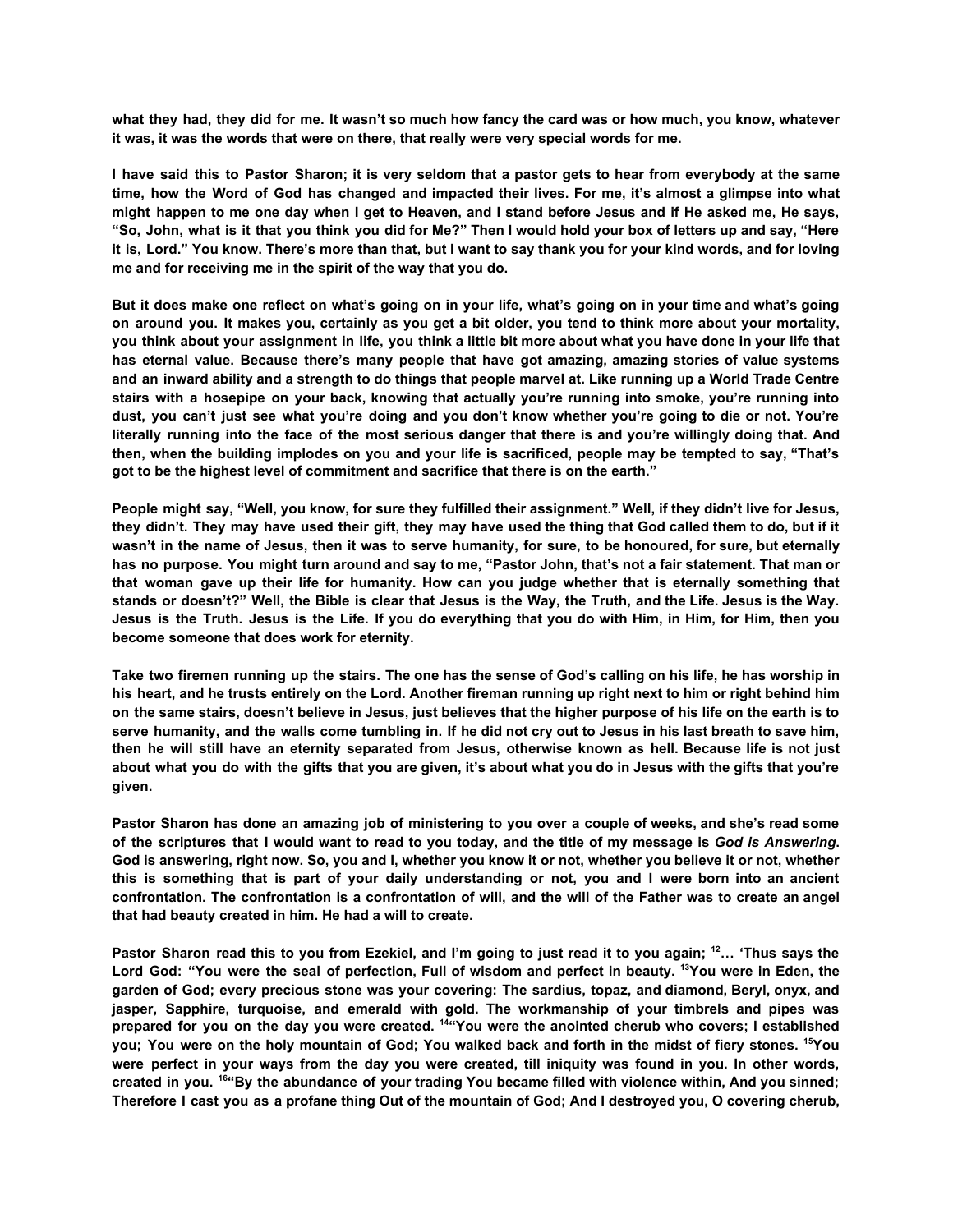From the midst of the fiery stones. <sup>17</sup>"Your heart was lifted up because of your beauty; You corrupted your wisdom for the sake of your splendor; I cast you to the ground, I laid you before kings, That they might gaze at you. <sup>18</sup> "You defiled your sanctuaries by the multitude of your iniquities, by the iniquity of your trading; this **is a very important word, the iniquity of your trading.**

Therefore I brought fire from your midst; it devoured you, and I turned you to ashes upon the earth in the sight of all who saw you. <sup>19</sup>All who knew you among the peoples are astonished at you; you have become a **horror, and shall be no more forever." (Ezekiel 28:12-19 NKJV).**

Hallelujah. Well, I mean that's a very powerful story of how, what the enemy, what happened to him, how he was created. Essentially, this is a being that was so beautiful, and he was created with a will in order for him to do certain things. So, one of the things was, he was the covering cherub of all other angels and other **beings.**

One of the things he did was that he had music in him, his job was to reflect the glory of God. I share this with you because it's important. Now I must go to Isaiah and read to you Isaiah fourteen from verse twelve, **and it says this;**

<sup>12</sup>How you are fallen from heaven, O Lucifer, son of the morning! How you are cut down to the ground, you who weakened the nations! <sup>13</sup>For you have said in your heart: 'I will ascend into heaven, I will exalt my throne above the stars of God; I will also sit on the mount of the congregation on the farthest sides of the north; <sup>14</sup>I will ascend above the heights of the clouds, I will be like the Most High.' <sup>15</sup>Yet you shall be brought down to Sheol, to the [e]lowest depths of the Pit. <sup>16</sup>"Those who see you will gaze at you, and consider you, saying: 'Is this the man who made the earth tremble, who shook kingdoms, <sup>17</sup>Who made the world as a wilderness and **destroyed its cities, who did not open the house of his prisoners?' (Isaiah 14:12-17 NKJV).**

So. this is two passages of scripture that refer to the creation, and the making of the enemy of God. As he is now, not as he was then, and his fall from Heaven. This is an ancient confrontation from the beginning when **God created him, he was made a beautiful being.**

For a moment, I just want to give you a broad picture. The trading that he was doing was that there were many beings, created beings, in the universe. What he would do is, he would come into the congregation, into the very fiery stones, into the very presence of God. He would be in the presence of God, and he was created in such a way that in the presence of God, the very light and the fire and the beauty, and the glory of God would be absorbed into his being with all these precious stones, and all this amazing beauty. What he would do, because the pipes of music was created in him, he would translate the worship of God, and amplify the worship of God, to all other beings in the universe. Other beings in the universe would look at him, and they would worship God, because out of him would flow glory, and beauty, and amazing light of God, and the very worship and the sounds of Heaven, would come from him. What was the trading that he did? Well, the trading was that he would take sounds, and he would take the beauty of God, and he would **reflect it to beings in the rest of the universe.**

I'm not alone in believing this, but I do believe that the earth was formed at that time, and there were beings that existed on the earth at that time. When scientists say, "We observe that there are fossils on the earth that are so many million years old" and they say, "It's evolution." It's not evolution. It's the time before Lucifer had iniquity found in him. All of those vears there were beings and creatures that lived on the earth that the enemy of God would allow the message, and the beauty of God, and the worship of God to come to those beings. Science and God can live, and should live in the same space. Science does not contradict God; science just underscores what the Word says about God. Hallelujah. I'm not afraid of what science may **say, because the Word of God has got the answers for everything. Hallelujah.**

He would go and give his glory, and give his beauty, and give the praises of God through his being to those beings. Then he would come with all of the praises; Holy is the Lamb, glory is the God of Gods, glory is the King of Kings, glory is the One, the Most High, the beginning and the end, the be all and the end all of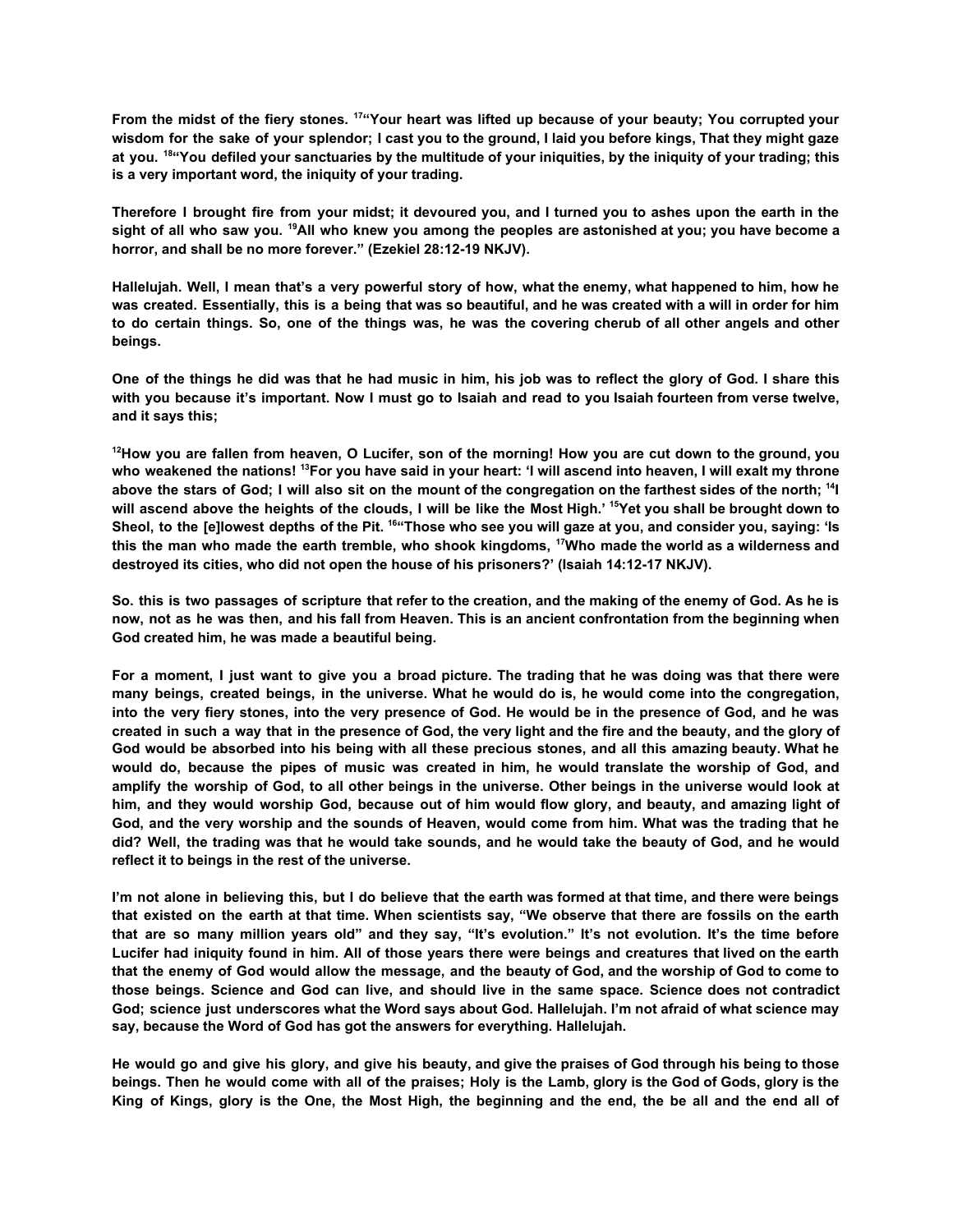everything. Whatever praises they would sing of His eternity, forever and ever, holy, holy is the Lord God **Almighty. They would sing those praises, give those praises, declare their worship for Him. Then Lucifer** would come back into the presence of God and out of his being would flow the worship and the praises and the honour of God that were given by men, but which they saw God, in him. Because of this iniquity, what happened was, when he said, "I will ascend into the high place, I will make myself like the Most High God." What he did was, he assumed that he was God; because he looked like God, he had all of the worship of God, and he made music that all the people fell down and worshipped him, too. He assumed that what he was doing, was God. That's how iniquity was found in him, it wasn't that he was misplaced in what he was receiving, it was that he thought he was equal to God because God was reflected through him. He could no longer stand in the presence of God because there can only be one will in the universe, and that's the will of **the Creator.**

Let me just make this statement to you before I go any further; if you believe in evolution, or you don't believe there is a God, or you believe there is a multitude of gods that you can get to become an eternal living being, then what you are saying is, "I choose to believe of God what my intellect allows me to believe of God." You have just put yourself on the same level as God because you have said, "I have the right to **understand God and therefore because I can intellectually understand God or make debate to myself about** God that suits my own ways, and my own thoughts about God". Then what happens is you say, "I will ascend to the level of God, and I will make my choice about what God looks like, what the god is that I should serve." I tell you, it takes more faith to believe that you are god, than to believe that God is the creator of all **beings.**

If you can have that much faith for that, you might as well take that faith and believe in God. What's standing in your way? Your will. Because your will is what is driving you to make choices for yourself. Which case you're putting yourself into a context, well, "When I do what I want to do, when I behave the way I want to behave, when I'm doing everything that suits me in my life, then I am choosing to serve God the way I **choose to serve God."**

Your will is your platform, and your worship is your power. Without a will, you have no platform. In life, your will is your platform. Whatever it is that you choose to do with your life, your will is the platform for what you do in your life. Your will. Your power is your worship of the choices that you've made. When you make a choice and you put your whole heart behind it, "I think I'll become a very successful businessman, and I'll put everything behind it and I'm going to make a lot of money." Your will gives you the platform, and your worship of what you're doing gives you the power to do it. What happened to the enemy was, injquity was found in him. His will gave him the platform and his worship gave him the power to go against God. But when your worship goes with your will that your platform creates, then there cannot be the will of God come into your life, because your will stands between what God wants for you, and what you want for you. **Hallelujah.**

God will always pursue mankind, so that mankind will always begin to see that His will is the real thing. The ancient confrontation is about will, it's about ways, your ways, or the ways of men, it is about worship, and it is about wonder, and it is about work. In God, when your will is submitted to the will of God, then your will creates a platform for His ways. It creates the power of worship of Him in your life, which causes you to have a wonderful life, and the work that you do is always going to worship Him, because what you work is in line **with His will.**

I'm really preaching good today, but if you are anti the will of God, the order of God, the control of God that He wants for you, and if you say, "I want my will to control my world", then everything your will does, is creating a platform for you. Then you end up not having a wonderful life, but you have a wondering life. Where you wonder and wonder, and you're not sure ever of what your assignment is. You might say, "My assignment is to raise children, and to have them have a good life, and then have grandchildren that have a good life". That might be a good and noble thing, just like a fireman running up the stairs. It might be an honourable thing, but that doesn't mean it's going to stand for anything in eternity, unless your will is given **to God in worship.**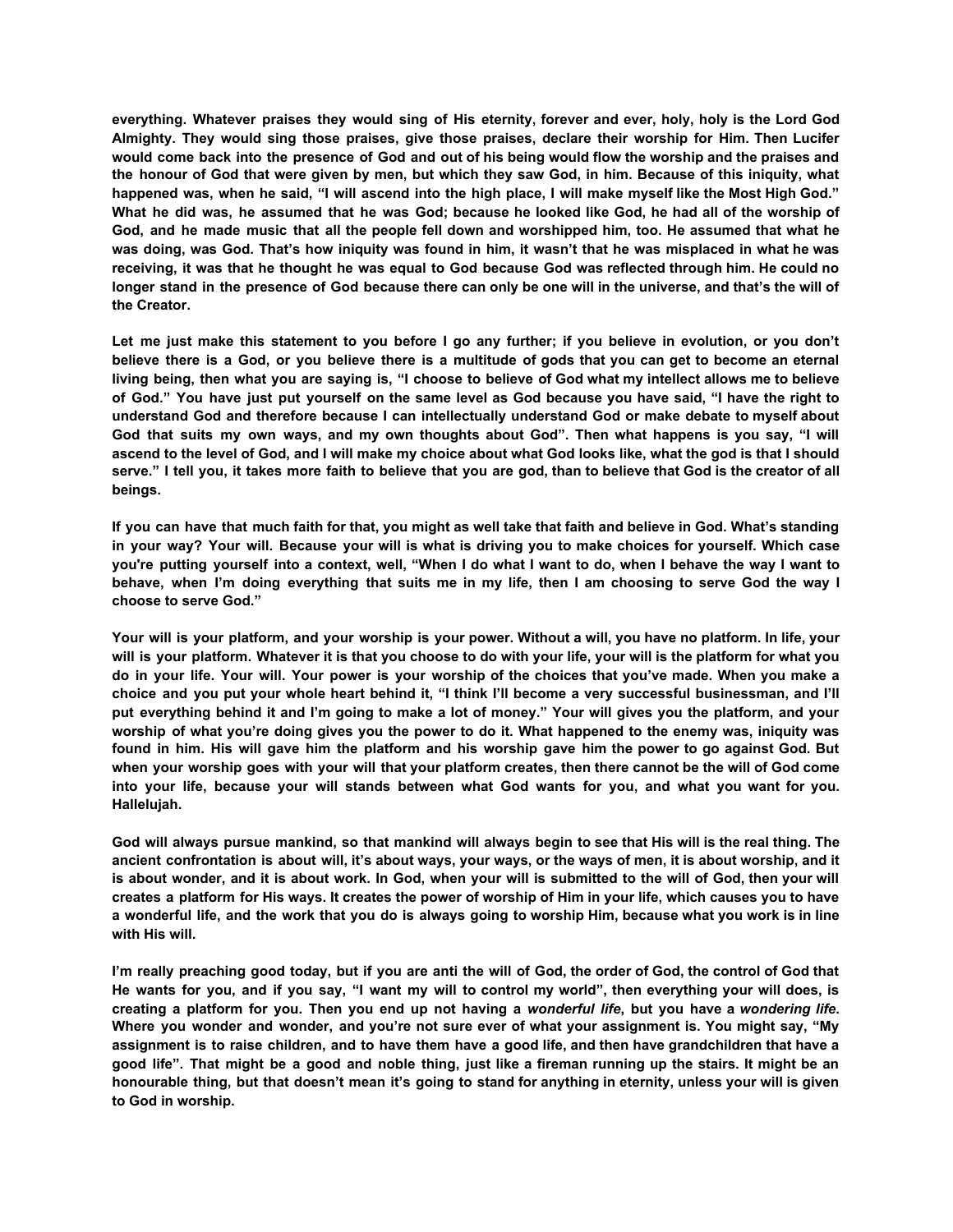When everything in your will is for you, and you are wandering in life, then you have lots of questions and your questions are always, "Who is benefiting?" and "Why am I doing this? When is anything going to get done and what for?" You can go back to the Garden of Eden when the enemy came to man, and tried to **confuse man, and have him with his will, relinquish his power in his worship.**

**Everything from that time onwards is evident in mankind, they're always asking, "Who?" they're always asking, "Why?" they're always asking, "When?" and they're always asking, "What for?" Because that is a** wondering mentality. But when your platform of your will allows you to worship God, the power of God is released in your life, then your ways become His ways, your worship creates more power for you. You begin **to have a wonderful life, and everything starts to work for you. Hallelujah. Praise Jesus. Glory to God.**

Even now, we are in a contest. We are in an ancient confrontation, and I finish with this. I want to be in a place, that in a time where the world's economies are in chaos, when the world's health is under immense threat, when the ways of men that have been created, there is death and destruction, and everything that is happening in this world. This might be our moment, when men that run up the stairs in the World Trade Centre, run to their death. This might be our moment when we say, "We lay our lives down." Not necessarily running upstairs, but standing firm in our faith. Maybe this is the time when God will call every one of us to begin to pray, and to speak words, and maybe too fast. Oh, so you might have to do without food for a week. Maybe this is a time where God says, "I need a people that will fast and separate themselves, and become My instruments in the earth, so that you give Me your will, then you give Me your worship, then your ways will follow Me, and then you will have a wonderful life, and every bit of work that you do will be an eternal thing, **and I will use it to save mankind in this season."**

I've heard it said by many preachers that; any failure on earth is a prayer failure. If we, as a church, don't rise up in the fullness of what we've got, and do what God wants us to do, we may be standing in front of a crowd of witnesses one day and say, "You had everything going for you. Your lifestyle and your body was not so difficult. In fact, the only difficulty that you had at a time when a serious humanity was under threat, is that you just wished that you had more shops that were open and more restaurants that were open so that you could go and buy more stuff and that you can go on a holiday that you booked and planned for and didn't **take".**

I don't want to be one of those people that stands before an eternal host and say, "Oh well, but you don't know, I was raised to actually deserve everything that I worked for." Well, that's your will. That's our will, that's our ways. We will wonder a lot about who, why, what, when? Because we have our agenda. When I get up there and I stand before those eternal hosts of faith, where people died not seeing the outcome of their **final faith, but dying in faith nevertheless because they believed in the eternal Jehovah.**

I want to stand before them and say, "When my time came, I stood before, between the forces of darkness and humanity, and I stood there, and I prayed, and I spoke the Word, I put the word out there and I stood for the ways of Jesus and I gave Him my full worship, and the power of God came into the earth because we filled the bowls of heaven with our prayers. We filled the earth with our worship, and we let the power of God **rule and reign so that it could counter what darkness was bringing to humanity". Hallelujah.**

Don't you want to join me in being someone that has that kind of perspective of the Word of God and the power of God? Come on, I know you do, right? Please stand to your feet. I got to preach for 30 minutes and it was too short. Hallelujah. I believe that everything that God wanted to say today, has been said. Praise the **Lord.**

Why don't you just put your hand on your heart like this and say, I am a son of God. Because I believe in Jesus as my Lord and Saviour, and there is nothing of my past that will keep me from living in my future with Jesus. I acknowledge vou. Lord, as my Master, and as my Saviour, and I commit because You give me **strength by the Holy Spirit to live for You, from this day onwards, in Jesus' name. Hallelujah.**